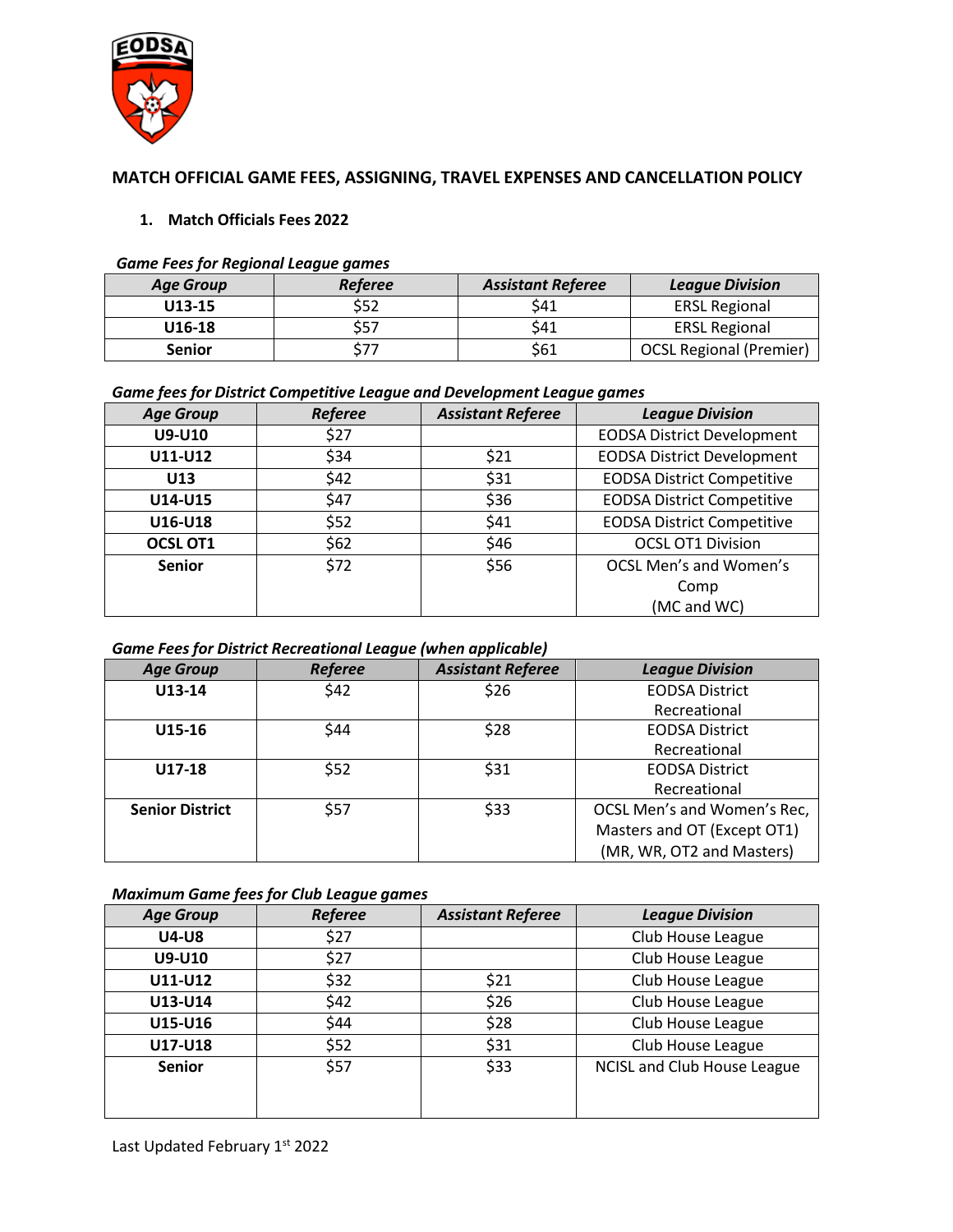## **2. Assigning and Game Fees**

#### **EODSA Centre Referee Appointments and Payments**

The EODSA is responsible for appointing centre referees and processing payments for the following games:

- EODSA League (U9 -12 Central Venue only, 13 18 divisions)
- ERSL (U13-18 divisions)
- OCSL (all divisions)
- NCISL (all divisions)

## **EODSA Assistant Referee Appointments and Payments**

The EODSA is responsible for appointing assistant referees and processing payments for the following games:

| <b>Appointment of Assistant</b><br><b>Referees by EODSA</b> |
|-------------------------------------------------------------|
| OCSL                                                        |
| Men's Premier                                               |
| <b>Women's Premier</b>                                      |
| Men's (C1, C2, C3)                                          |
| Women's (C1, C2, C3)                                        |
| <b>NCISL</b>                                                |
| Men's D1                                                    |

### **Home Club Centre Referee Appointments and Payments**

The Home Club is responsible for appointing centre referees and processing payments for the following games:

• EODSA League (U9-U12 **except Central Venue**)

#### **Home Club Assistant Referee Appointments and Payments**

The Home Club is responsible for appointing assistant referees and processing payments for the following games:

- EODSA League (U13 -U18)
- ERSL (U13-U18) Regional
- OCSL (C4-C5, Rec, OT and Masters) Optional appointments

#### **Payment Info – Payment details are found in Refcentre**

• If you see the below message **"Game sheet not approved"**, you must send your game sheet to theLeague. If you believe you have, contact the League to verify it has been received.

The following games can not proceed to payment yet

|              | League              | Game # | Game Date    | <b>Cause</b>            | Amount  |
|--------------|---------------------|--------|--------------|-------------------------|---------|
| ۰            | <b>EODSA Indoor</b> | 452    | Feb 04, 2018 | Game sheet not approved | 30.00   |
| <b>Total</b> |                     |        |              |                         | \$30.00 |

- Once the game sheet has been received, the game will move to the **"Ready for payment"** tab.
- If the game is listed as **"Game not approved by district"**, it will be approved in the system when processing the payments and will be included in the payment run. No further action is required.
- Remember that not all games are assigned and paid by the EODSA. Check the assignment information above to verify if the game is District or Club paid. You will need to contact the Home Club regarding payment for certain divisions listed above.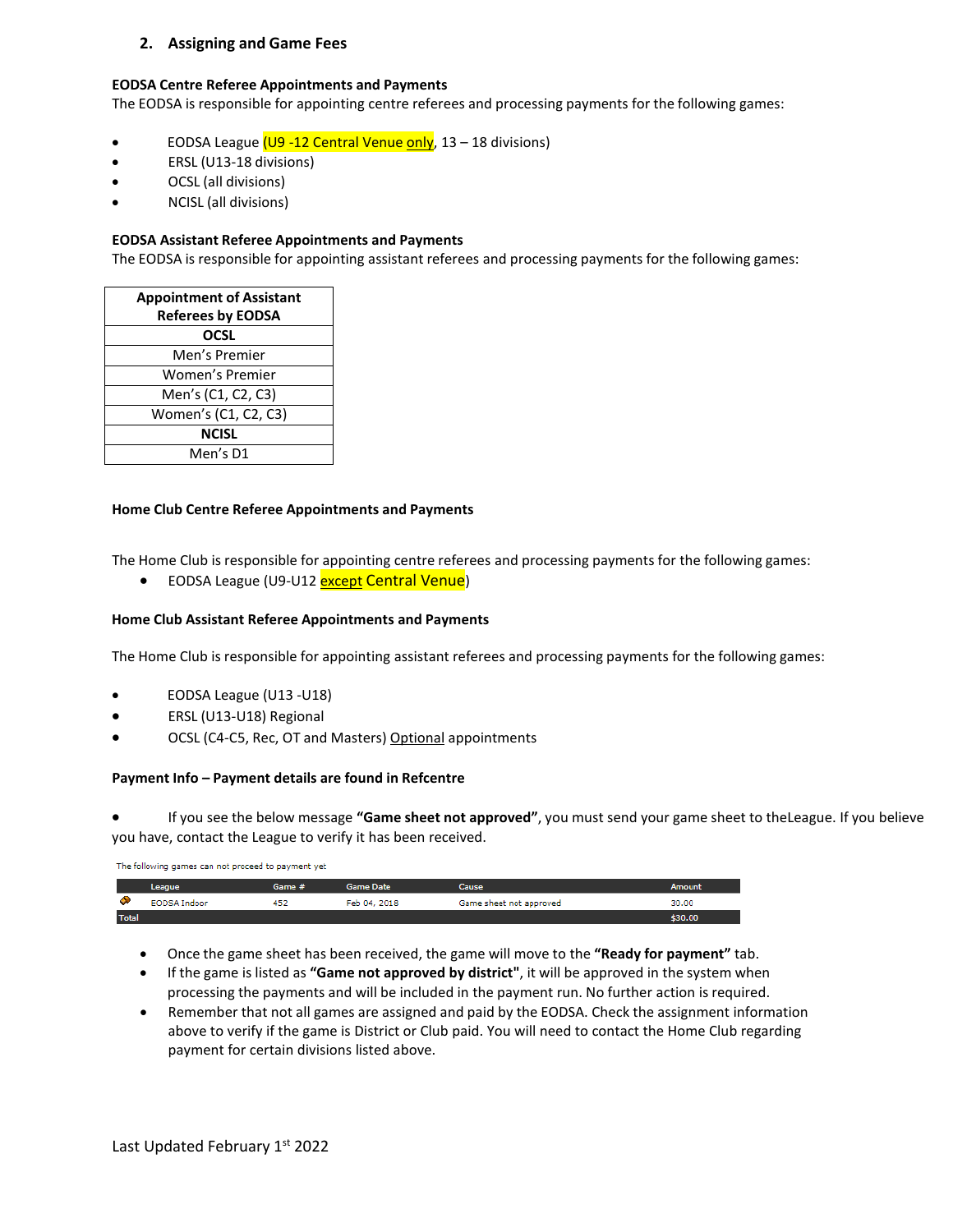# **3. Travel Policy**

The EODSA has a match official travel expense policy based on a zone model rather than an actual mileage traveled model. The match official's home and all fields are located within one of 23 zones.

When a match official officiates a game, a table is used to calculate the travel expenses. The table indicates how much, if any, is to be paid.

Travel expenses will only be paid for the following games:

- Adult competitive games
- Adult recreational and youth games if the game is played in a rural zone

Travel expenses will no longer be paid for the following games:

• Adult recreational and youth games that are played in a suburban zone

Suburban locations are:

- Stittsville
- Kanata
- Richmond
- Nepean
- Ottawa
- Gloucester
- Cumberland

All other zones are considered rural zones.

Examples:

- If a referee lives in Rockland and referees a MC2 game in Nepean then travel expenses will be paid.
- If a referee lives in Rockland and referees a MR1 game in Nepean then travel expenses will not be paid.
- If a referee lives in Nepean and referees a MC2 game in Rockland then travel expenses will be paid.
- If a referee lives in Nepean and referees a MR1 game in Rockland then travel expenses will be paid.